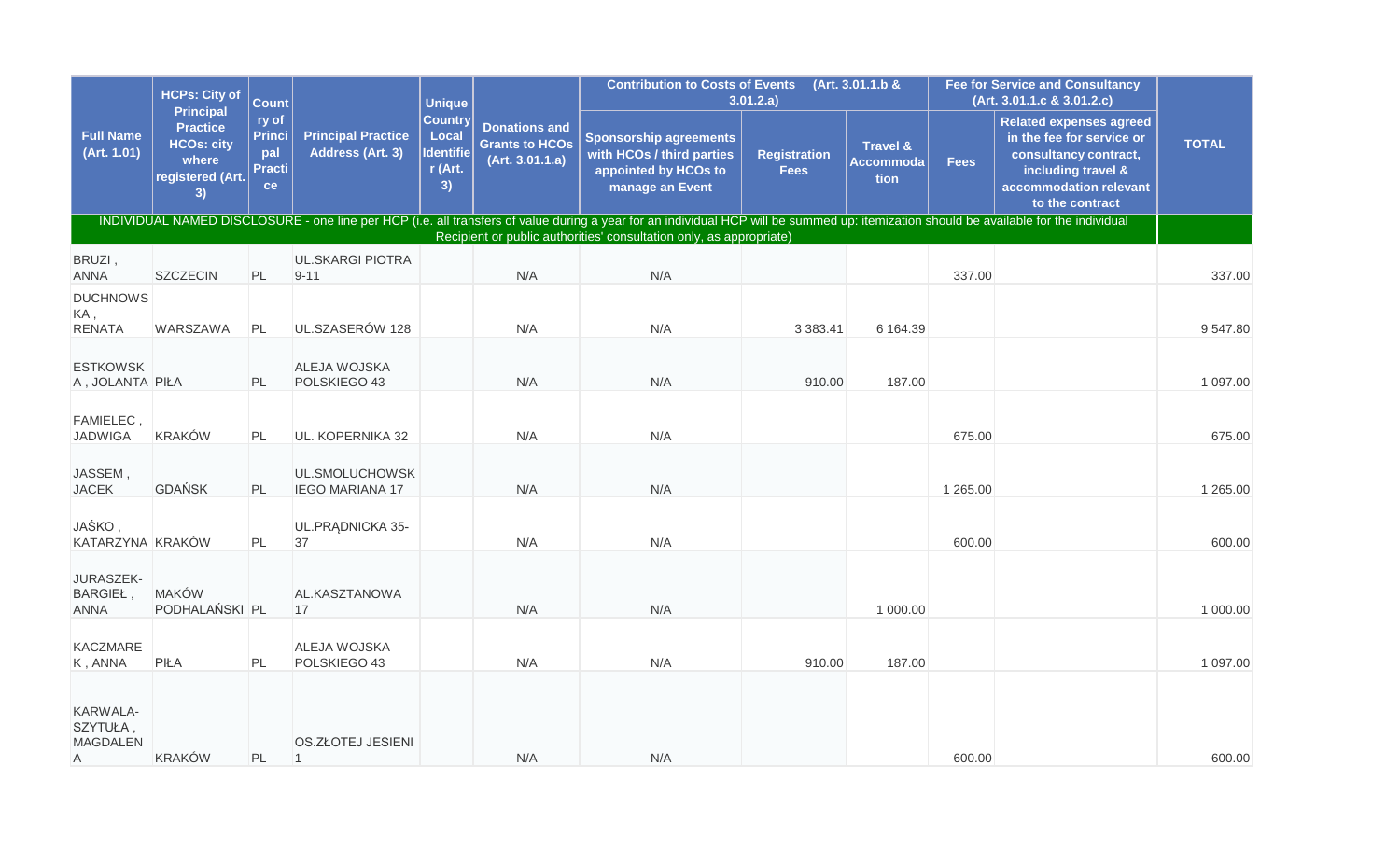| KAWECKI,<br><b>MACIEJ</b>                           | <b>WARSZAWA</b> | PL | UL.WAWELSKA 15                                   | N/A | N/A |          | 2 796.44 |          |          | 2796.44     |
|-----------------------------------------------------|-----------------|----|--------------------------------------------------|-----|-----|----------|----------|----------|----------|-------------|
| <b>KAZANOWS</b><br>KA,<br>BERNARDA WROCŁAW          |                 | PL | UL.BOROWSKA 213                                  | N/A | N/A |          | 1 335.00 |          |          | 1 335.00    |
| KLAJNOWIC<br>Z, ANNA                                | <b>TYCHY</b>    | PL | AL.NIEPODLEGŁOŚ<br>CI 45                         | N/A | N/A | 129.00   |          |          |          | 129.00      |
| <b>KOSAKOWS</b><br>KI, TOMASZ KIELCE                |                 | PL | AL.SZAJNOWICZA-<br><b>IWANOWA</b><br>JERZEGO 13E | N/A | N/A | 850.00   |          |          | 2 010.00 | 2 860.00    |
| <b>KRAJEWSKI</b><br>, JANUSZ<br>STANISŁAW BIAŁYSTOK |                 | PL | UL.WIEJSKA 81                                    | N/A | N/A | 1 111.00 | 1 120.00 |          |          | 2 2 3 1 .00 |
| KRĘŻELEW<br>SKA,<br><b>HALINA</b>                   | <b>WROCŁAW</b>  | PL | PL.HIRSZFELDA<br>LUDWIKA 12                      | N/A | N/A |          |          | 590.00   |          | 590.00      |
| <b>KRUKOWSK</b><br>A, ANNA<br><b>JUSTYNA</b>        | WARSZAWA        | PL | UL.POWSTAŃCÓW<br><b>ŚLĄSKICH 10</b>              | N/A | N/A | 162.61   | 863.00   |          |          | 1 025.61    |
| <b>KRZANOWS</b><br>KI, JACEK                        | <b>BRZOZÓW</b>  | PL | UL<br><b>KS.BIELAWSKIEGO</b><br>18               | N/A | N/A |          |          | 2 000.00 |          | 2 000.00    |
| MALENDA,<br><b>AGATA</b>                            | WARSZAWA        | PL | UL.GANDHI 14                                     | N/A | N/A | 880.00   |          |          |          | 880.00      |
| MALIK,<br><b>MATEUSZ</b>                            | OLSZTYN         | PL | AL.WOJSKA<br>POLSKIEGO 37                        | N/A | N/A |          |          | 1 476.50 |          | 1 476.50    |
| MARSZAŁEK ZIELONA<br>, MARZENA GÓRA                 |                 | PL | UL. ZYTY 26                                      | N/A | N/A | 1 107.00 |          |          |          | 1 107.00    |
| NARUSZEWI<br>CZ, KAROL BIAŁYSTOK                    |                 | PL | UL.STOŁECZNA 7<br>L.207                          | N/A | N/A | 162.61   |          |          | 370.00   | 532.61      |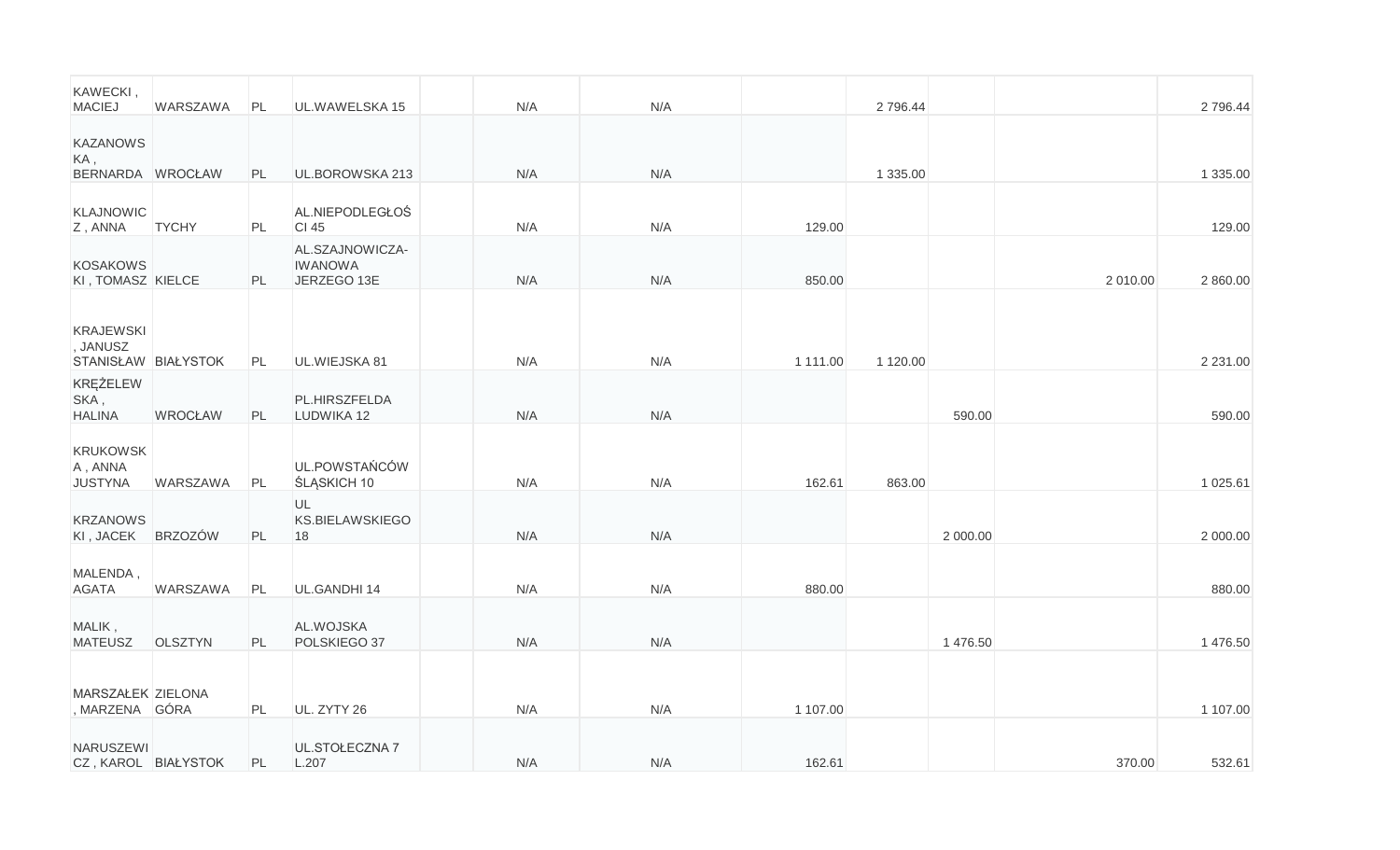| PASIARSKI,<br><b>MARCIN</b>                      | <b>KIELCE</b>                | PL | UL.ARTWIŃSKIEGO<br>STEFANA 3        | N/A | N/A | 200.00   | 660.00   |        | 860.00   |
|--------------------------------------------------|------------------------------|----|-------------------------------------|-----|-----|----------|----------|--------|----------|
| PIETRZAK,<br><b>DOROTA</b>                       | PIŁA                         | PL | ALEJA WOJSKA<br>POLSKIEGO 43        | N/A | N/A | 950.00   | 327.50   |        | 1 277.50 |
| RAŹNY,<br><b>MAŁGORZAT</b><br>A                  | <b>KRAKÓW</b>                | PL | OS.ZŁOTEJ JESIENI<br>$\vert$ 1      | N/A | N/A |          | 750.00   |        | 750.00   |
| <b>SKRZYNIAR</b><br>$Z$ ,<br>KATARZYNA BESKIDZKA | <b>SUCHA</b>                 | PL |                                     | N/A | N/A | 450.00   | 2 061.00 |        | 2 511.00 |
| SMOGUŁA,                                         |                              |    | DATA_PROTECTION<br>ALEJA WOJSKA     |     |     |          |          |        |          |
| <b>JUSTYNA</b>                                   | PIŁA                         | PL | POLSKIEGO 43                        | N/A | N/A | 950.00   | 327.50   |        | 1 277.50 |
| SOROL,<br><b>IRYNA</b>                           | GORZÓW<br><b>WIELKOPOLSK</b> | PL | UL.DEKERTA 1                        | N/A | N/A |          | 177.20   |        | 177.20   |
| SOSNA-<br>KONDERA,<br>AGNIESZKA BYTOM            |                              | PL | AL.LEGIONÓW 10                      | N/A | N/A |          | 467.00   |        | 467.00   |
| STĘPIEŃ,<br><b>JERZY</b>                         | <b>ZŁOTÓW</b>                | PL | UL.NIEZNANEGO<br>ŻOŁNIERZA 41       | N/A | N/A | 1 550.00 | 1 440.00 |        | 2 990.00 |
| SZTYLKA,<br>WIESŁAWA PLESZEW                     |                              | PL | POZNAŃSKA 125A                      | N/A | N/A |          |          | 337.00 | 337.00   |
| ŚLIWIŃSKA-<br>STAŃCZYK,<br><b>PAULA</b>          | WARSZAWA                     | PL | UL.OBRZEŻNA 5                       | N/A | N/A | 861.00   |          |        | 861.00   |
| <b>TWARDOSZ</b><br>, MAJA                        | <b>GLIWICE</b>               | PL | UL.WYBRZEŻE<br>ARMII KRAJOWEJ<br>15 | N/A | N/A |          |          | 600.00 | 600.00   |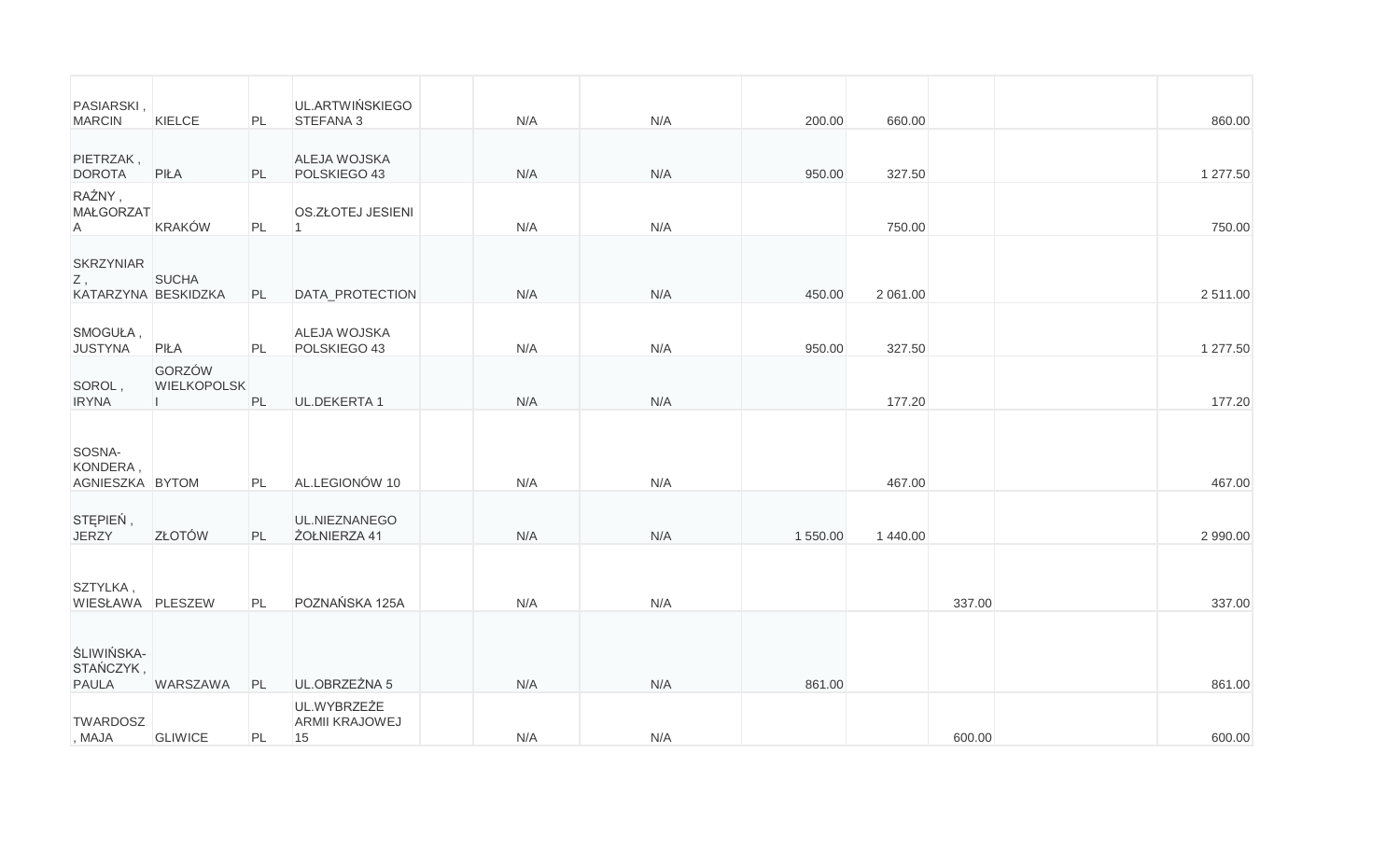| WÓJCIK,<br><b>KAROL</b>                                                                   | <b>KRAKÓW</b>                              | PL  | OS.ZŁOTEJ JESIENI                                                        | N/A        | N/A                                                                                                        |            |                       | 1712.00 |                                                                                                                                                                                                           | 1712.00      |
|-------------------------------------------------------------------------------------------|--------------------------------------------|-----|--------------------------------------------------------------------------|------------|------------------------------------------------------------------------------------------------------------|------------|-----------------------|---------|-----------------------------------------------------------------------------------------------------------------------------------------------------------------------------------------------------------|--------------|
|                                                                                           |                                            |     |                                                                          |            | OTHER, NOT INCLUDED ABOVE - where information cannot be disclosed on an individual basis for legal reasons |            |                       |         |                                                                                                                                                                                                           |              |
| Art. 3.02                                                                                 |                                            |     | Aggregate amount attributable to transfers of value to such Recipients - | N/A        | N/A                                                                                                        | 475 470.28 | 973 479.88 766 382.58 |         | 163 194.18                                                                                                                                                                                                | 2 378 526.92 |
|                                                                                           |                                            |     | Number of Recipients in aggregate disclosure - Art. 3.02                 | N/A        | N/A                                                                                                        | 557        | 433                   | 326     | 120                                                                                                                                                                                                       | 925          |
|                                                                                           | number of Recipients disclosed - Art. 3.02 |     | % of number of Recipients in the aggreate disclosure in the total        | N/A        | N/A                                                                                                        | 97%        | 96%                   | 97%     | 98%                                                                                                                                                                                                       | 97%          |
|                                                                                           |                                            |     |                                                                          |            | authorities consultation only, as appropriate)                                                             |            |                       |         | INDIVIDUAL NAMED DISCLOSURE - one line per HCO (i.e. all transfers of value during a year for an individual HCO will be summed up: itemization should be available for the individual Recipient or public |              |
| <b>AGENCJA</b><br>FM SP. ZO.<br>O.                                                        | SOPOT                                      | PL  | UL. KRÓTKA 4/1                                                           |            | 30 000.00                                                                                                  |            |                       |         |                                                                                                                                                                                                           | 30 000.00    |
| <b>BIURO</b><br><b>JORDAN</b><br><b>JACEC</b><br>LEGENDZIE<br><b>WICZ</b>                 | <b>KRAKOW</b>                              | PL  | UL. GESIA 8                                                              |            | 58 000.00                                                                                                  |            |                       |         |                                                                                                                                                                                                           | 58 000.00    |
| <b>CENTRALNY</b><br><b>SZPITAL</b><br><b>KLINICZNY</b><br><b>MSWIA W</b><br>WARSZAWI<br>F | <b>WARSZAWA</b>                            | PL  | UL.WOŁOSKA 137                                                           | 147 304.08 |                                                                                                            |            |                       |         |                                                                                                                                                                                                           | 147 304.08   |
| <b>CENTRUM</b><br>ONKOLOGII-<br><b>INSTYTUT</b><br><b>IM.MARII</b><br><b>SKŁODOWS</b>     | KIEJ-CURIE WARSZAWA                        | PL  | UL.WAWELSKA 15                                                           | 368 260.20 |                                                                                                            |            |                       |         |                                                                                                                                                                                                           | 368 260.20   |
| <b>FORUM</b><br><b>MEDIA</b><br>POLSKA SP<br>ZOO                                          | POZNAN                                     | PL. | UL. POLSKA 13                                                            |            | 47 000.00                                                                                                  |            |                       |         |                                                                                                                                                                                                           | 47 000.00    |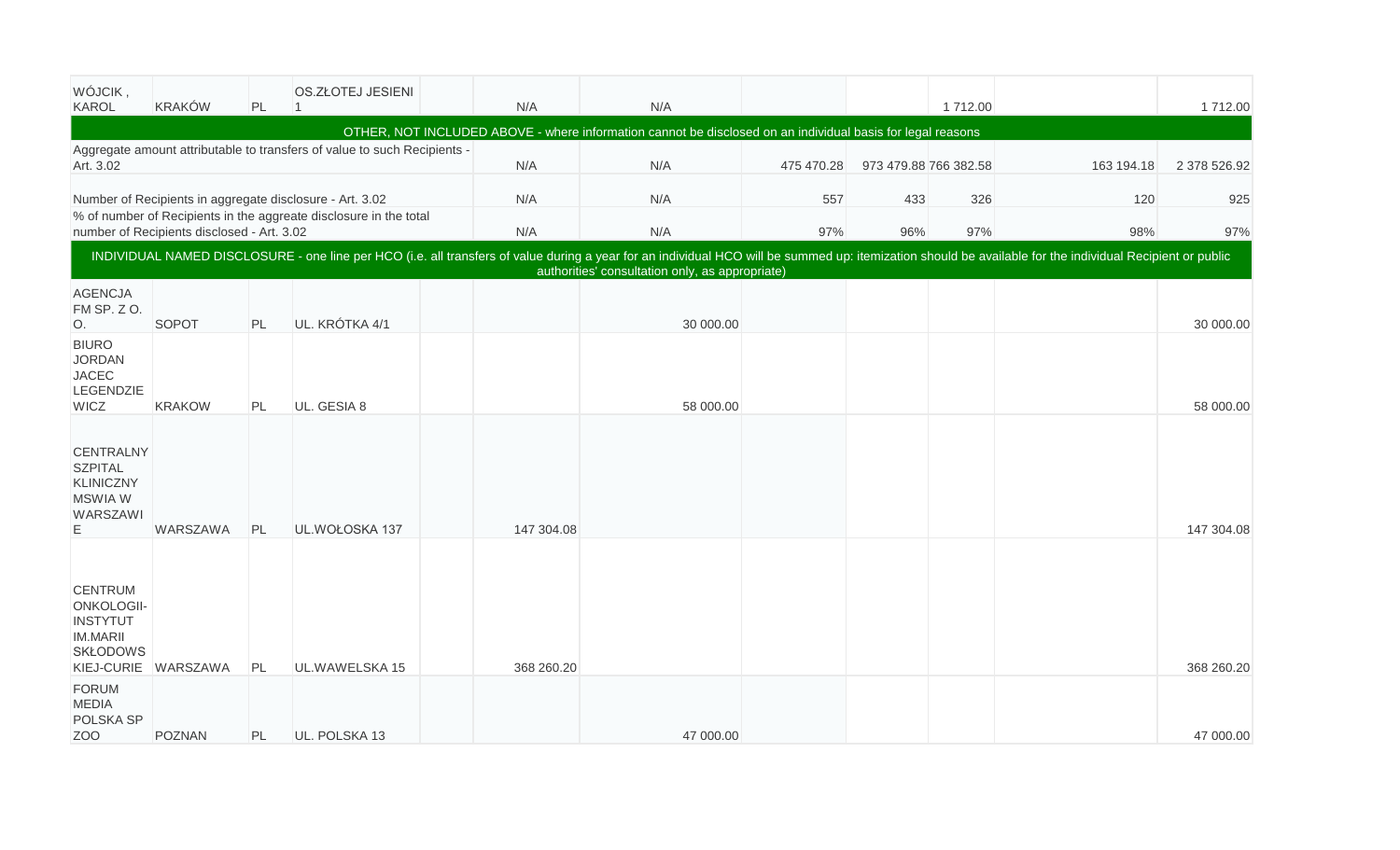| <b>FUNDACJA</b>                                                                                            |                              |    |                                       |           |           |  |  |           |
|------------------------------------------------------------------------------------------------------------|------------------------------|----|---------------------------------------|-----------|-----------|--|--|-----------|
| AKADEMIA<br><b>AESCULAP</b>                                                                                | <b>NOWY</b><br><b>TOMYŚL</b> | PL | UL. TYSIĄCLECIA 14                    |           | 1 000.00  |  |  | 1 000.00  |
| <b>FUNDACJA</b><br>AMICUS<br><b>RENIS</b>                                                                  | <b>KRAKÓW</b>                | PL | AL. KIJOWSKA 32/5                     | 15 000.00 |           |  |  | 15 000.00 |
| <b>FUNDACJA</b><br><b>CENTRUM</b><br><b>EDUKACJIS</b><br><b>AMORZADO</b><br>WEJ                            | JELENIA GORA PL              |    | <b>PLAC PIASTOWSKI</b><br>21          |           | 13 730.00 |  |  | 13 730.00 |
| <b>FUNDACJA</b><br><b>CENTRUM</b><br><b>LECZENIA</b><br>SZPICZAKA KRAKÓW                                   |                              | PL | UL. IGNACEGO<br>ŁUKASIEWICZA 1        |           | 3 000.00  |  |  | 3 000.00  |
| <b>FUNDACJA</b><br>LEPSZA<br><b>TERAPIA</b>                                                                | POZNAŃ                       | PL | <b>SZAMARZEWSKIEG</b><br>O, 82/84     | 20 000.00 |           |  |  | 20 000.00 |
| <b>FUNDACJA</b><br>NERKADAR<br>NA RZECZ<br>ZAPOBIEGA<br>NIA I<br>LECZENIA<br><b>CHORÓB</b><br><b>NEREK</b> | <b>BYDGOSZCZ</b>             | PL | CEGIELNIANA 4 / 10                    |           | 15 000.00 |  |  | 15 000.00 |
| <b>FUNDACJA</b><br>PAMIĘĆ I<br>POMOC                                                                       | <b>KATOWICE</b>              | PL | <b>HERBERTA</b><br><b>BEDNARZA 19</b> |           | 4 500.00  |  |  | 4 500.00  |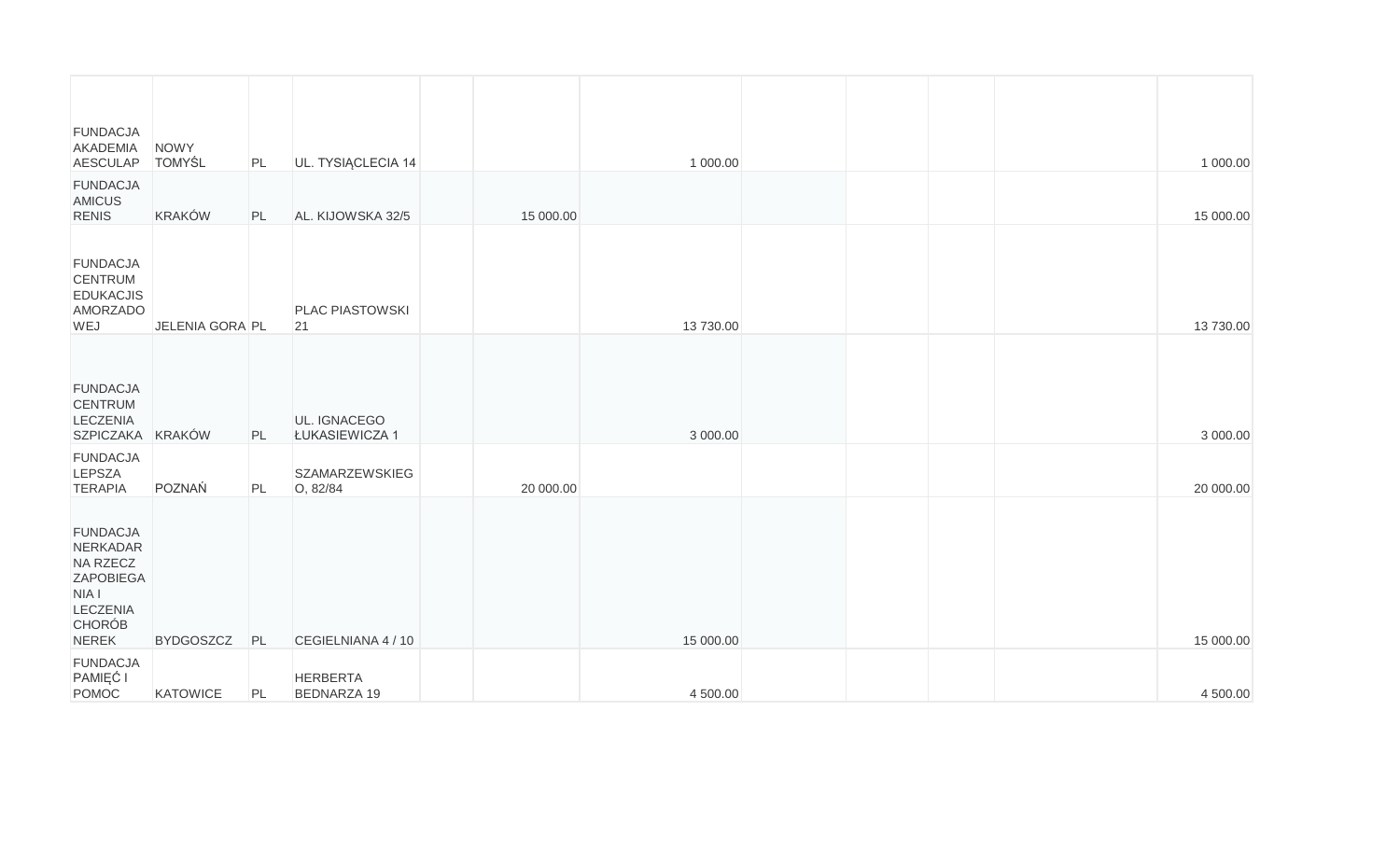| <b>FUNDACJA</b><br>PROFILAKT<br>YKI I<br><b>LECZENIA</b><br><b>CHORÓB</b><br>KRWI<br>IM.PROF.JU<br>LIANA<br><b>ALEKSANDR</b><br>OWICZA | <b>KRAKÓW</b>     | PL | UL.STRADOMSKA<br>$11/3$       |           | 9 000.00  |  |  | 9 000.00  |
|----------------------------------------------------------------------------------------------------------------------------------------|-------------------|----|-------------------------------|-----------|-----------|--|--|-----------|
| <b>FUNDACJA</b><br><b>RAK NIE</b><br>MUSI BOLEĆ<br>IM.DR<br><b>MACIEJA</b><br><b>HILGIERA</b>                                          | WARSZAWA          | PL | UL.MARYMONCKA<br>$51/6$       |           | 8 000.00  |  |  | 8 000.00  |
| <b>FUNDACJA</b><br>RAZEM W                                                                                                             | CHOROBIE DĄBRÓWKA | PL | ŁĄKOWA 2                      |           | 10 000.00 |  |  | 10 000.00 |
| <b>FUNDACJA</b><br>ROZWOJU<br><b>OCHRONY</b><br>ZDROWIA                                                                                | <b>WROCŁAW</b>    | PL | UL.TRAUGUTTA<br>ROMUALDA 112E | 8 000.00  |           |  |  | 8 000.00  |
| <b>FUNDACJA</b><br>WSPIERANI<br>$\overline{A}$<br>ONKOLOGII<br>DOLNOŚLĄS<br>KIEJ RAZEM<br>WYGRAMY WROCŁAW                              |                   | PL | UL.JARACZA<br>STEFANA 25/4    | 10 000.00 |           |  |  | 10 000.00 |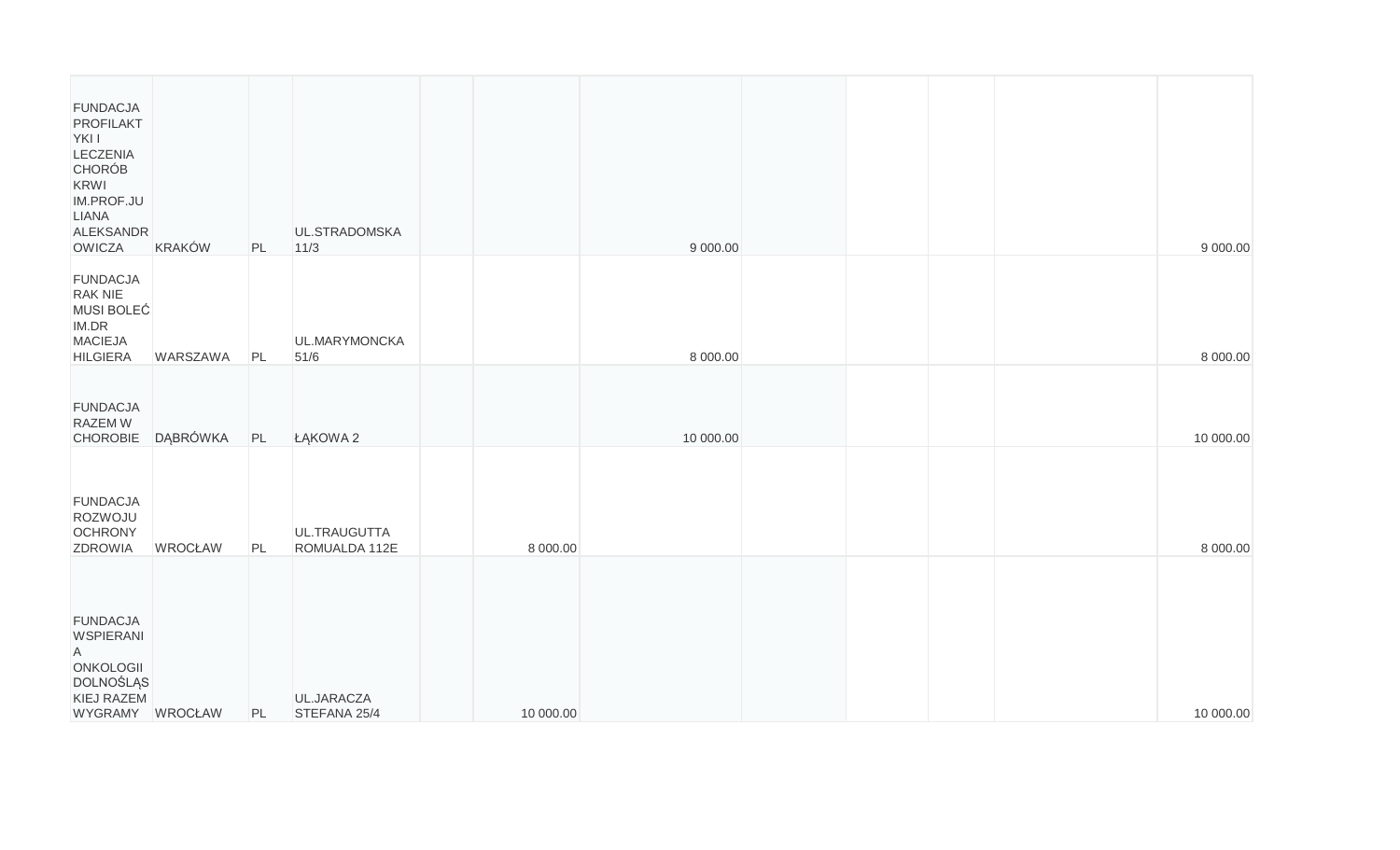| <b>GRADATIM</b><br>GRAZYNA<br>HOROWITZ PODGORNE                                 | <b>TARNOWO</b>     | PL | UL OWOCOWA 10                           |            | 32 000.00 |  |  | 32 000.00  |
|---------------------------------------------------------------------------------|--------------------|----|-----------------------------------------|------------|-----------|--|--|------------|
| <b>INSTYTUT</b><br><b>HEMATOLO</b><br>GII I                                     | TRANSFUZ. WARSZAWA | PL | UL.CHOCIMSKA 5                          | 147 304.08 |           |  |  | 147 304.08 |
| <b>INTERDYSC</b><br>YPLINARNA<br>AKADEMIA<br>MEDYCYNY<br><b>PRAKTYCZN</b><br>EJ | <b>WARSZAWA</b>    | PL | <b>KAROLA DICKENSA</b><br>34/40         |            | 14 933.34 |  |  | 14 933.34  |
| <b>KRAJOWA</b><br><b>FUNDACJA</b><br>NEFROLOGI<br><b>CZNA</b>                   | WARSZAWA           | PL | UL.CYLICHOWSKA<br>13/15                 |            | 40 000.00 |  |  | 40 000.00  |
| <b>LUBUSKA</b><br><b>FUNDACJA</b><br>WSPIERANI ZIELONA<br>A ROZWOJU GORA        |                    | PL | AL.<br>NIEPODLEGLOSCI<br>7A/13          |            | 5 000.00  |  |  | 5 000.00   |
| ŁÓDZKI<br>ODDZIAŁ<br><b>PTO</b>                                                 | ŁÓDŹ               | PL | AL. KOŚCIUSZKI 4                        |            | 2 000.00  |  |  | 2 000.00   |
| <b>MEDIUS</b><br>SP.Z.O.O.                                                      | WARSZAWA           | PL | UL. OKREZNA 49A                         |            | 5 000.00  |  |  | 5 000.00   |
| <b>MED SPACE</b><br>S.C.                                                        | <b>LUBLIN</b>      | PL | <b>UL KRAKOWSKIE</b><br>PRZEDMIESCIE 36 |            | 12 500.00 |  |  | 12 500.00  |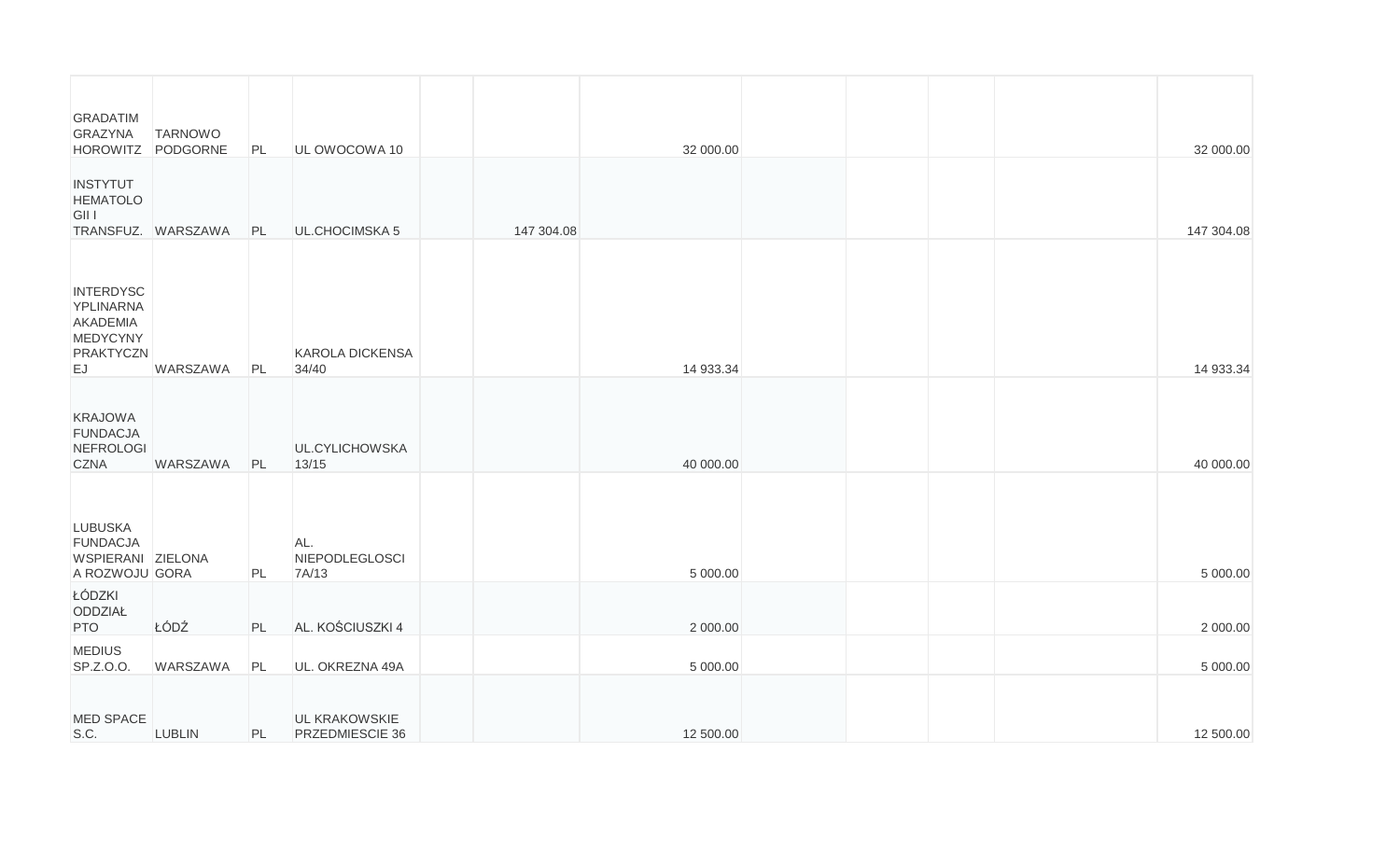| NARODOWY<br><b>INSTYTUT</b><br>GERIATRII,<br><b>REUMATOL</b><br>OGII I<br><b>REHABILITA</b><br>CJI IM.<br>PROF. DR<br>HAB. MED.<br><b>ELEONORY</b><br><b>REICHER</b> | WARSZAWA       | PL | SPARTAŃSKA 1                |               | 10 000.00 |  |  | 10 000.00     |
|----------------------------------------------------------------------------------------------------------------------------------------------------------------------|----------------|----|-----------------------------|---------------|-----------|--|--|---------------|
| <b>NZOZ</b><br><b>OPTIMA</b><br>MEDYCYNA OPOLE                                                                                                                       |                | PL | UL.DAMBONIA<br>ALOJZEGO 171 | 2 2 5 7 . 3 8 |           |  |  | 2 2 5 7 . 3 8 |
| <b>PGF URTICA</b><br>SP.Z O.O.                                                                                                                                       | <b>WROCŁAW</b> | PL | UL.KRZEMIENIECKA<br>120     |               | 6 000.00  |  |  | 6 000.00      |
| PLESZEWSK<br><b>IE CENTRUM</b><br>MEDYCZNE<br>W<br>PLESZEWIE<br>SP.ZO.O.                                                                                             | PLESZEW        | PL | POZNAŃSKA 125A              |               | 8 000.00  |  |  | 8 000.00      |
| PODKARPA<br><b>CKA</b><br><b>OKREGOWA</b><br>IZBA APTEK. RZESZÓW                                                                                                     |                | PL | UL.JAGIELLOŃSKA<br>23/5     |               | 3 000.00  |  |  | 3 000.00      |
| POLSKIE<br><b>STOWARZY</b><br><b>SZENIE</b><br>FARMACEUT<br>ÓW<br><b>ONKOLOGIC</b><br>ZNYCH                                                                          | WARSZAWA       | PL | MIKOŁAJCZYKA<br>12/72       |               | 5 250.00  |  |  | 5 2 5 0.00    |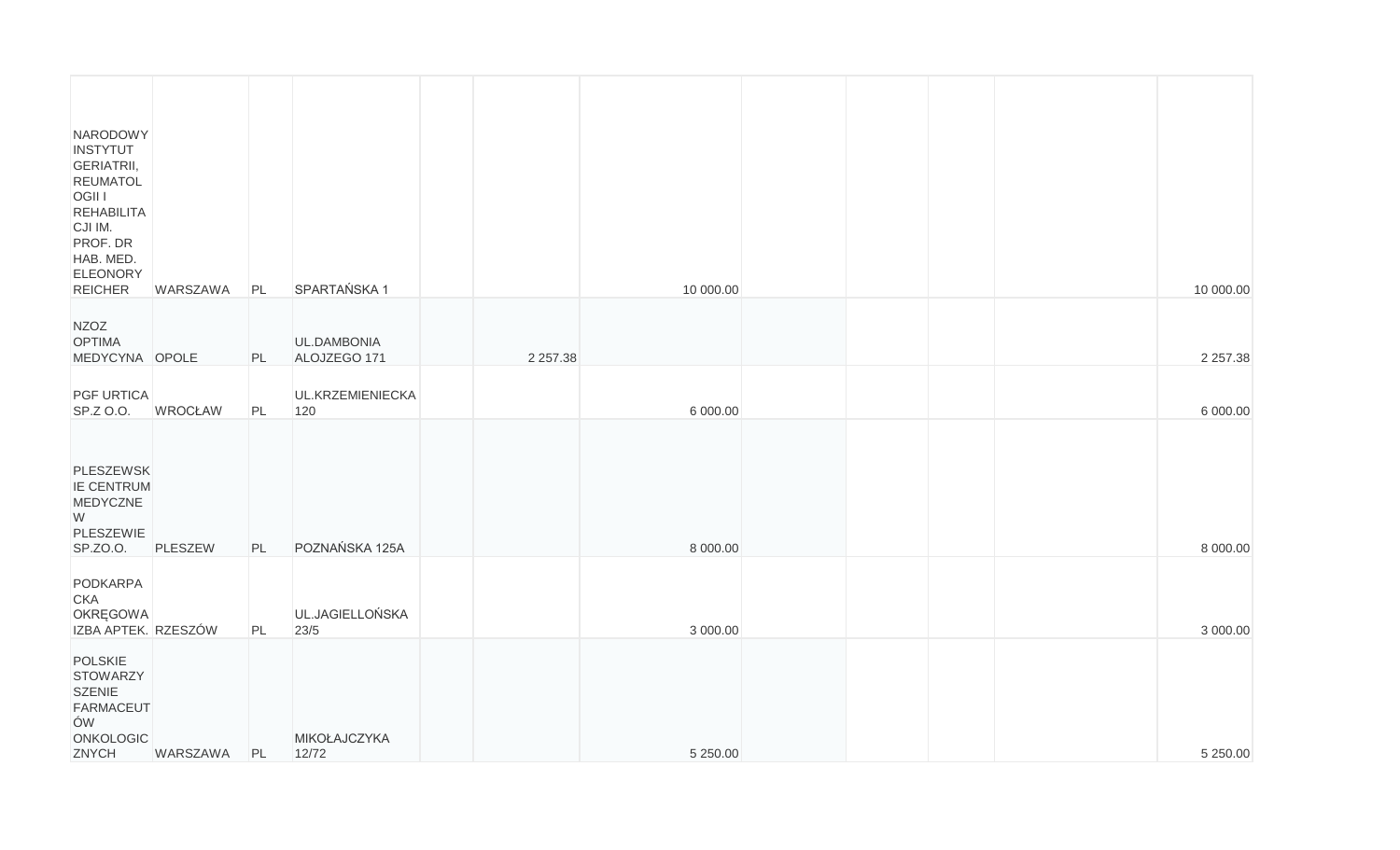| <b>POLSKIE</b><br><b>TOWARZYS</b><br><b>TWO</b><br><b>FARMACEUT</b><br>$\sim$                                 | WARSZAWA     | PL | UL.DŁUGA 16                              |          | 18 720.00 |  |  | 18 720.00 |
|---------------------------------------------------------------------------------------------------------------|--------------|----|------------------------------------------|----------|-----------|--|--|-----------|
| POLSKIE<br><b>TOWARZYS</b><br><b>TWO</b><br><b>KARDIOLOG</b><br>ICZNE<br>ODDZIAŁ<br>WŁOCŁAWS<br>KI            | WŁOCŁAWEK PL |    | UL.WIENIECKA 49                          |          | 60 000.00 |  |  | 60 000.00 |
| POLSKIE<br><b>TOWARZYS</b><br><b>TWO</b><br>KARDIOLOG<br><b>ICZNE</b><br><b>ZARZĄD</b><br>GŁÓWNY              | WARSZAWA     | PL | UL.STAWKI 3A/1-2                         |          | 20 000.00 |  |  | 20 000.00 |
| POLSKIE<br><b>TOWARZYS</b><br><b>TWO</b><br>ONKOLOGIC<br>ZNE                                                  | WARSZAWA     | PL | UL. ROENTGENA 5                          |          | 10 000.00 |  |  | 10 000.00 |
| POLSKIE<br><b>TOWARZYS</b><br><b>TWO</b><br><b>ONKOLOGII I</b><br><b>HEMATOLO</b><br>GII<br>DZIECIĘCEJ ZABRZE |              | PL | UL. 3 MAJA 13/15                         |          | 2769.09   |  |  | 2769.09   |
| POWIATOW<br>E CENTRUM<br><b>ZDROWIA W</b><br><b>BRZEZINAC</b><br>H SP.Z O.O. BRZEZINY                         |              | PL | UL.SKŁODOWSKIEJ-<br><b>CURIE MARII 6</b> | 3 000.00 |           |  |  | 3 000.00  |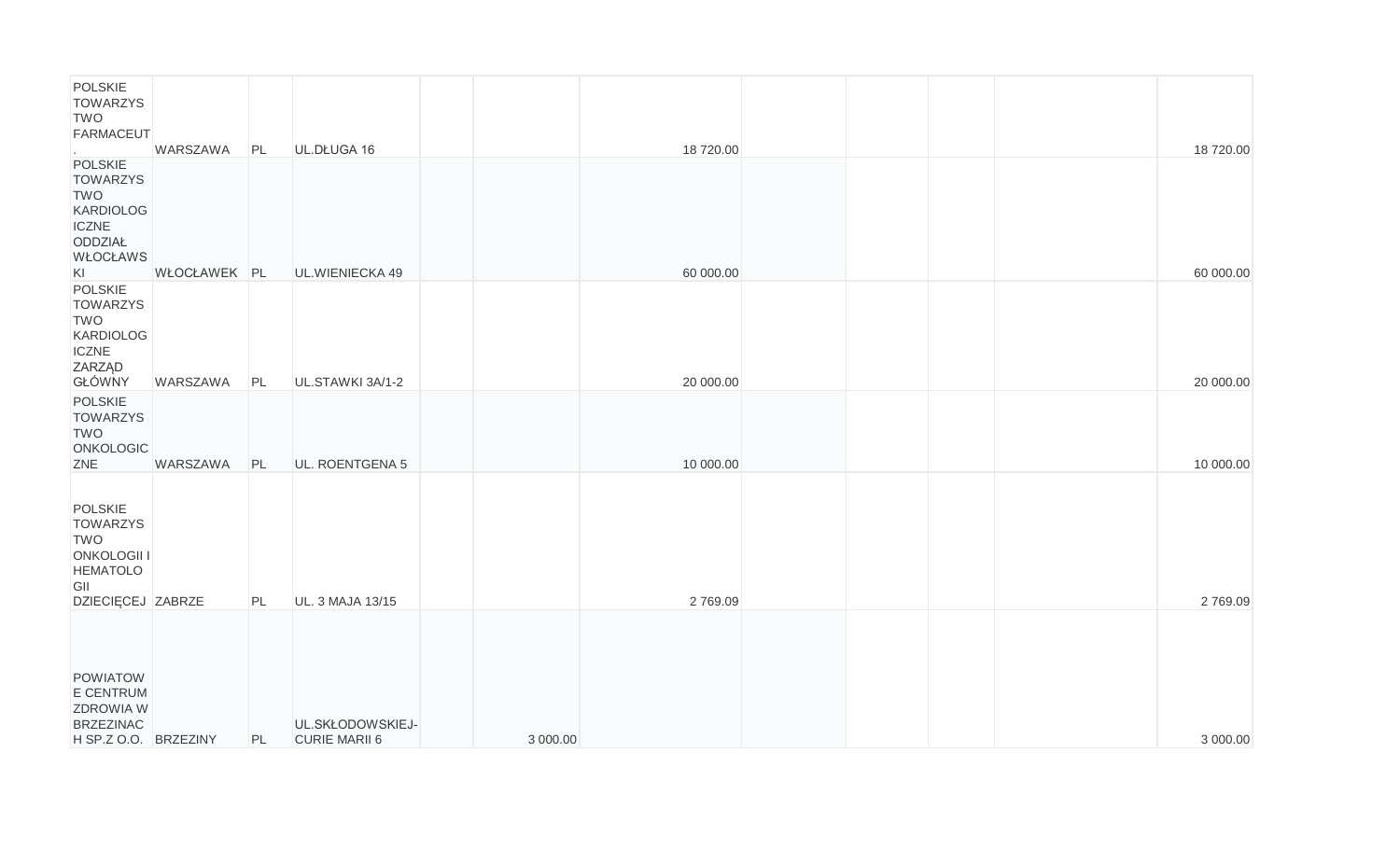| SAMODZIEL<br><b>NY</b><br>PUBLICZNY<br><b>SZPITAL</b><br>KLINICZNY<br>NR <sub>1</sub> W<br><b>LUBLINIE</b> | <b>LUBLIN</b>   | PL | UL.STASZICA<br>STANISŁAWA 16 | 343 709.52 |           |  |  | 343 709.52 |
|------------------------------------------------------------------------------------------------------------|-----------------|----|------------------------------|------------|-----------|--|--|------------|
| <b>SP SZPITAL</b><br><b>KLINICZNY</b><br>IM.ANDRZEJ<br>$\mathsf{A}$<br>MIELĘCKIEG<br>O SUM                 | <b>KATOWICE</b> | PL | UL.FRANCUSKA<br>20/24        | 368 260.20 |           |  |  | 368 260.20 |
| <b>STOWARZY</b><br><b>SZENIE</b><br><b>KOBIET</b><br><b>ONKOLOGII</b><br>POLSKIEJ<br><b>RAKMISJA</b>       | <b>WARSZAWA</b> | PL | ZAPŁOCIE 21 A                |            | 9 000.00  |  |  | 9 000.00   |
| <b>STOWARZY</b><br><b>SZENIE NA</b><br><b>RZECZ</b><br>ROZWOJU<br><b>DAWSTWA</b><br><b>SZPIKU</b>          | <b>WROCŁAW</b>  | PL | MUCHOBORSKA 18               |            | 10 000.00 |  |  | 10 000.00  |
| <b>SZPITAL</b><br>KLINICZNY<br><b>IM.KAROLA</b><br><b>JONSCHERA</b><br><b>UM</b>                           | POZNAŃ          | PL | UL.SZPITALNA 27/33           | 451 027.86 |           |  |  | 451 027.86 |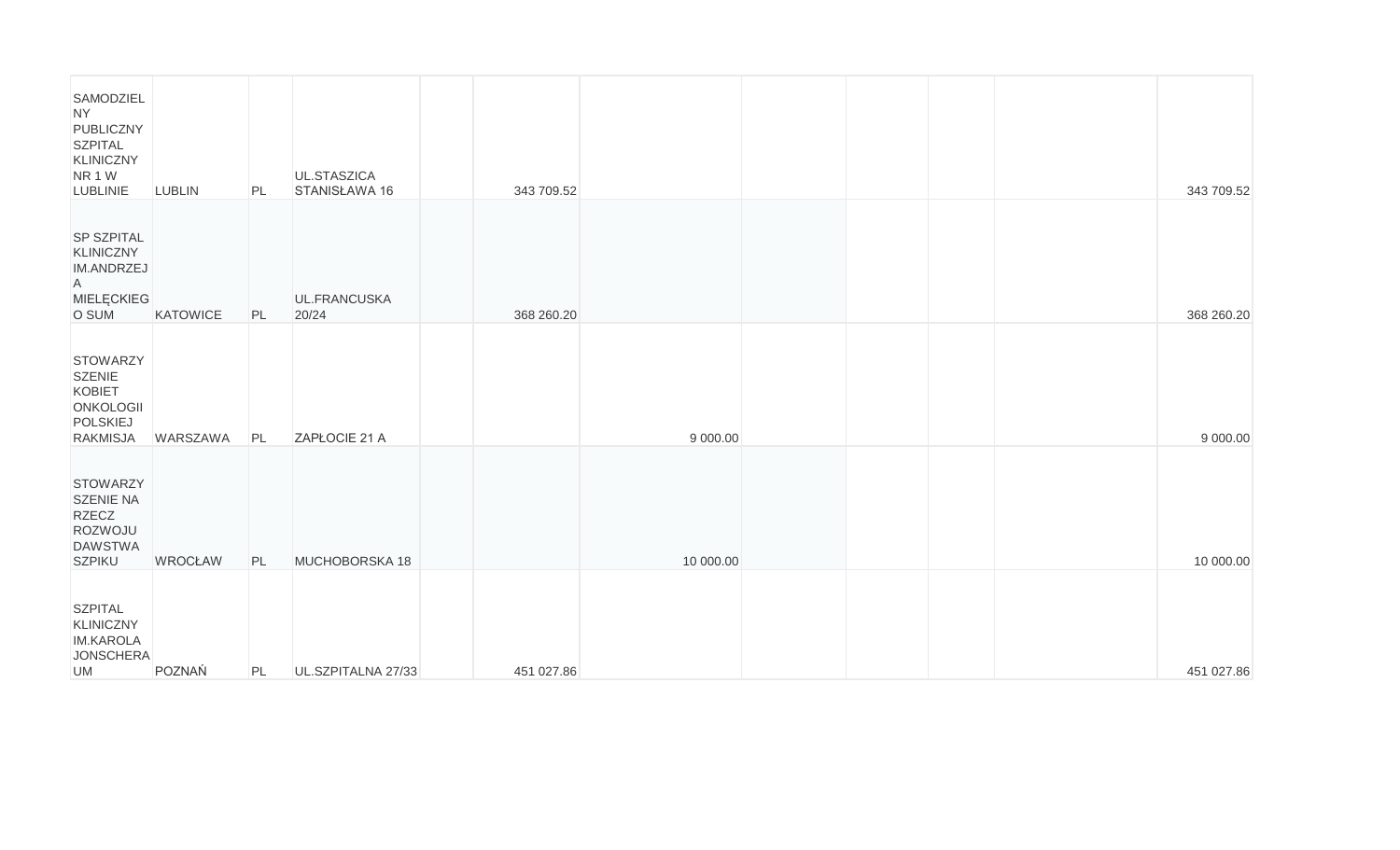| <b>SZPITAL</b><br><b>KLINICZNY</b><br>PRZEMIENIE<br><b>NIA</b><br>PAŃSKIEGO<br>UMW                                                       |                  |    |                              |              |  |  |              |
|------------------------------------------------------------------------------------------------------------------------------------------|------------------|----|------------------------------|--------------|--|--|--------------|
| POZNANIU                                                                                                                                 | POZNAŃ           | PL | UL.DŁUGA 1/2                 | 1 215 258.66 |  |  | 1 215 258.66 |
| <b>SZPITAL</b><br>POWIATOW<br>Y WE<br>WRZEŚNI<br>SP.Z O.O.                                                                               | <b>WRZEŚNIA</b>  | PL | UL.SŁOWACKIEGO<br>JULIUSZA 2 | 3 000.00     |  |  | 3 000.00     |
| <b>SZPITAL</b><br><b>SPECJALIST</b><br>YCZNY-<br>PODKARPA<br><b>CKI</b><br><b>OŚRODEK</b><br>ONKOLOGIC<br>ZNY<br>IM.KS.B.MAR<br>KIEWICZA | <b>BRZOZÓW</b>   | PL | UL.BIELAWSKIEGO<br>JÓZEFA 18 | 110 478.06   |  |  | 110 478.06   |
| <b>SZPITAL</b><br><b>SPECJALIST</b><br><b>YCZNY W</b><br>BRZOZOWIE BRZOZÓW                                                               |                  | PL | UL.BIELAWSKIEGO<br>JÓZEFA 18 | 10 000.00    |  |  | 10 000.00    |
| <b>SZPITAL</b><br><b>UNIWERSYT</b><br><b>ECKINR2</b><br><b>IM.DR JANA</b><br><b>BIZIELA</b>                                              | <b>BYDGOSZCZ</b> | PL | UL.UJEJSKIEGO<br>KORNELA 75  | 1 031 128.56 |  |  | 1 031 128.56 |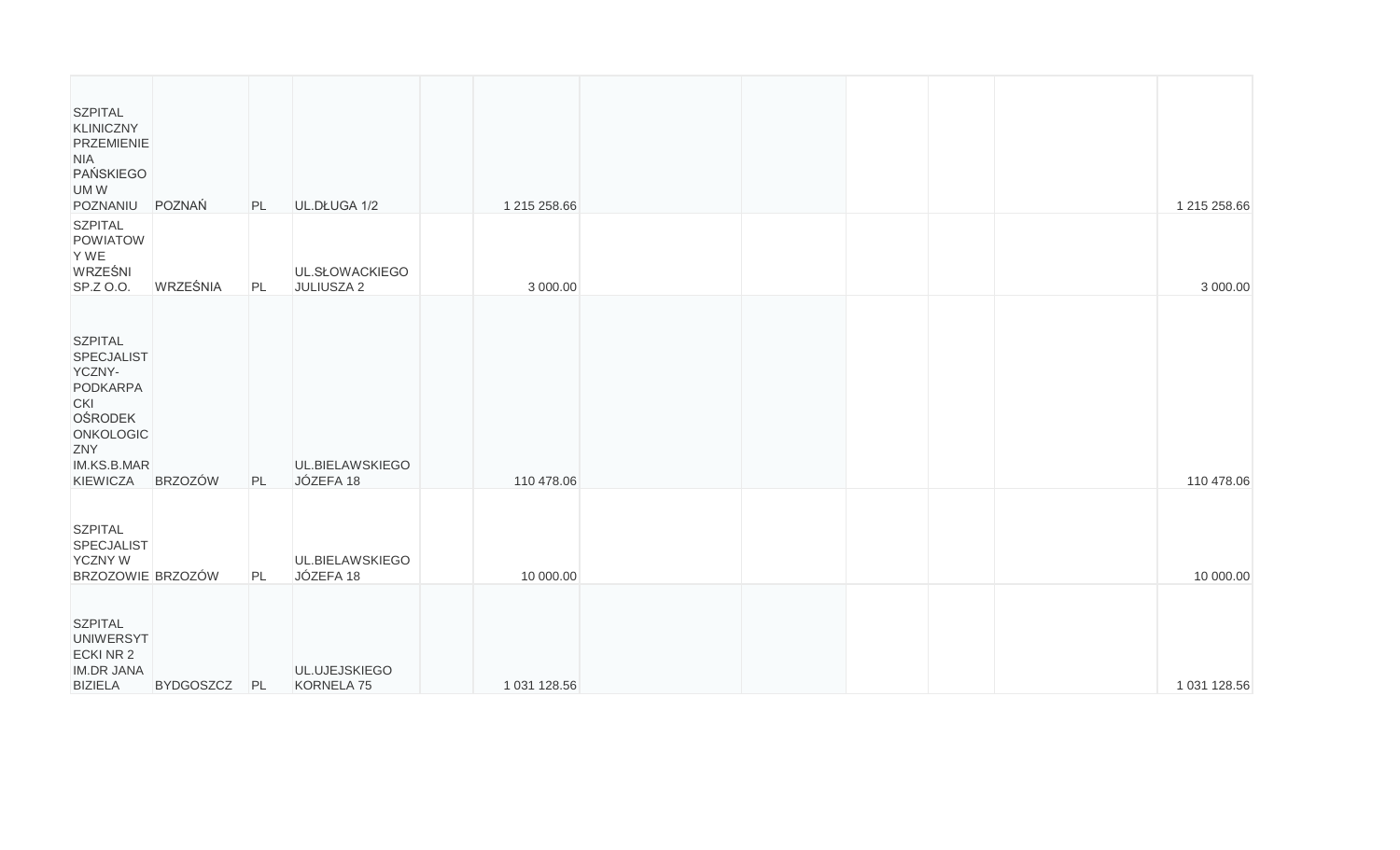| ŚLĄSKI<br>ODDZIAŁ<br>POLSKIEGO<br><b>TOWARZYS</b><br><b>TWA</b><br>ONKOLOGII<br>KLINICZNEJ GLIWICE                                  |                  | PL | UL. WYBRZEŻE<br>ARMII KRAJOWEJ<br>15 |            | 38 400.00 |  |  | 38 400.00  |
|-------------------------------------------------------------------------------------------------------------------------------------|------------------|----|--------------------------------------|------------|-----------|--|--|------------|
| ŚWIĘTOKRZ<br><b>YSKIE</b><br><b>CENTRUM</b><br><b>ONKOLOGII</b><br>SP ZOZ                                                           | KIELCE           | PL | UL.ARTWIŃSKIEGO<br>STEFANA 3         | 8 000.00   | 5 000.00  |  |  | 13 000.00  |
| <b>UNIWERSYT</b><br>ECKI<br><b>DZIECIĘCY</b><br><b>SZPITAL</b><br>KLINICZNY<br>IM.L.ZAMEN<br><b>HOFAW</b><br><b>BIAŁYMSTO</b><br>KU | <b>BIAŁYSTOK</b> | PL | UL.WASZYNGTONA<br>JERZEGO 17         | 293 692.56 |           |  |  | 293 692.56 |
| <b>UNIWERSYT</b><br><b>ECKIE</b><br><b>CENTRUM</b><br>KLINICZNE                                                                     | <b>GDAŃSK</b>    | PL | UL.DĘBINKI 7                         | 79 174.54  |           |  |  | 79 174.54  |
| <b>UNIWERSYT</b><br>ECKI<br><b>SZPITAL</b><br><b>DZIECIĘCY</b><br>W<br>KRAKOWIE KRAKÓW                                              |                  | PL | UL.WIELICKA 265                      | 388 093.74 |           |  |  | 388 093.74 |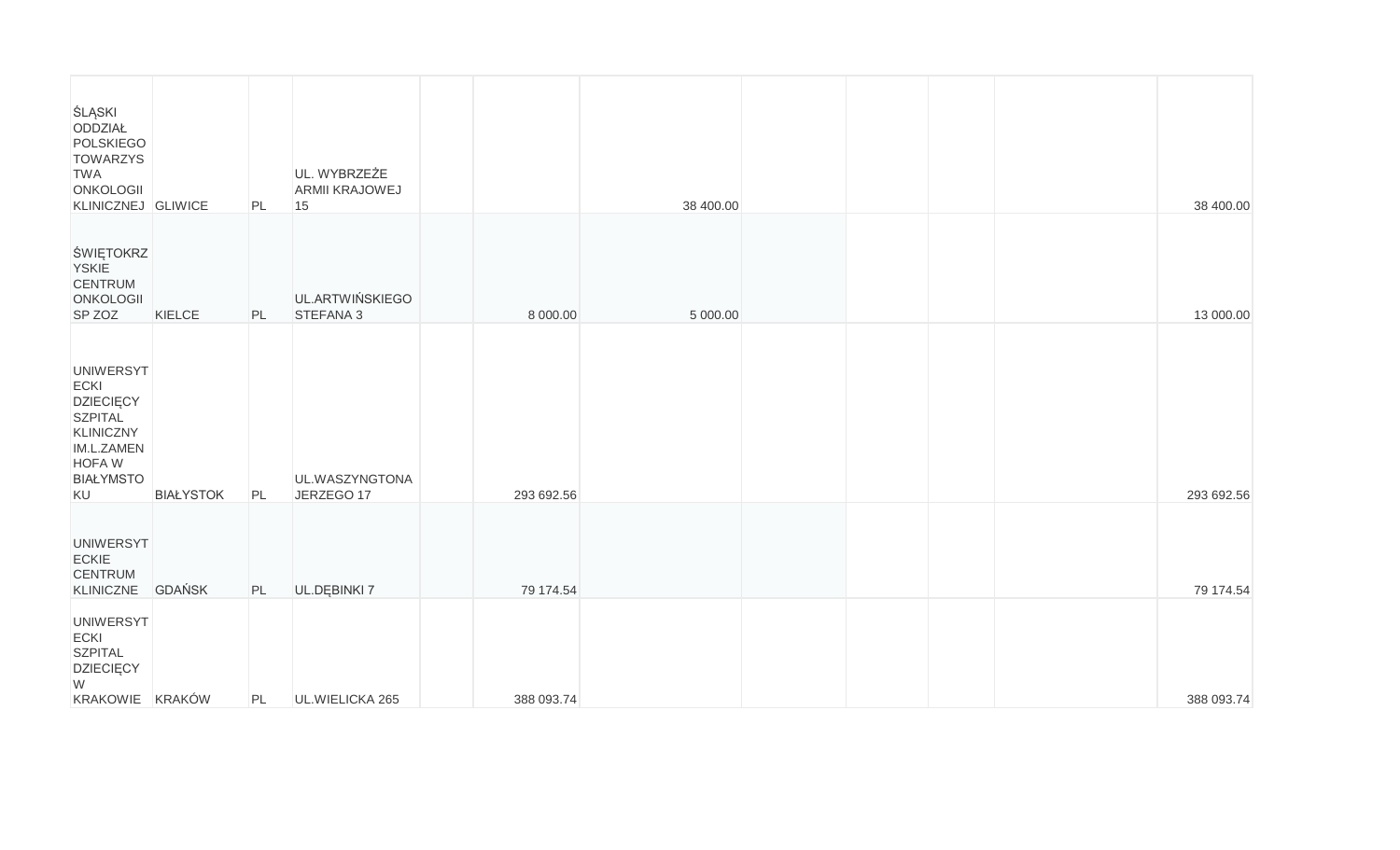| <b>UNIWERSYT</b><br><b>ECKI</b><br><b>SZPITAL</b><br>KLINICZNY WROCŁAW                                                                 |                  | PL | UL.SKŁODOWSKIEJ-<br>CURIE 58                  | 982 027.20 |  |  | 982 027.20 |
|----------------------------------------------------------------------------------------------------------------------------------------|------------------|----|-----------------------------------------------|------------|--|--|------------|
| <b>UNIWERSYT</b><br><b>ECKI</b><br><b>SZPITAL</b><br>KLINICZNY<br>W<br><b>BIAŁYMSTO</b><br>KU                                          | <b>BIAŁYSTOK</b> | PL | UL.CURIE-<br><b>SKŁODOWSKIEJ</b><br>MARII 24A | 810 172.44 |  |  | 810 172.44 |
| WOJEWÓDZ<br>KIE<br><b>WIELOSPEC</b><br>.CENTRUM<br><b>ONKOLOGII I</b><br><b>TRAUMATOL</b><br>OGII<br>IM.M.KOPER<br><b>NIKA</b>         | ŁÓDŹ             | PL | UL.PABIANICKA 62                              | 147 304.08 |  |  | 147 304.08 |
| WOJEWÓDZ<br>KI<br><b>SPECJALIST</b><br><b>YCZNY</b><br><b>SZPITAL</b><br><b>DZIECIĘCY</b><br>IM.PROF.ST<br>ANISŁAWA<br>POPOWSKIE<br>GO | <b>OLSZTYN</b>   | PL | UL.ŻOŁNIERSKA<br><b>18A</b>                   | 524 451.00 |  |  | 524 451.00 |
| WOJEWÓDZ<br>KI SZPITAL<br><b>SPECJALIST</b><br>YCZNY NR 4 BYTOM                                                                        |                  | PL | AL.LEGIONÓW 10                                | 5 000.00   |  |  | 5 000.00   |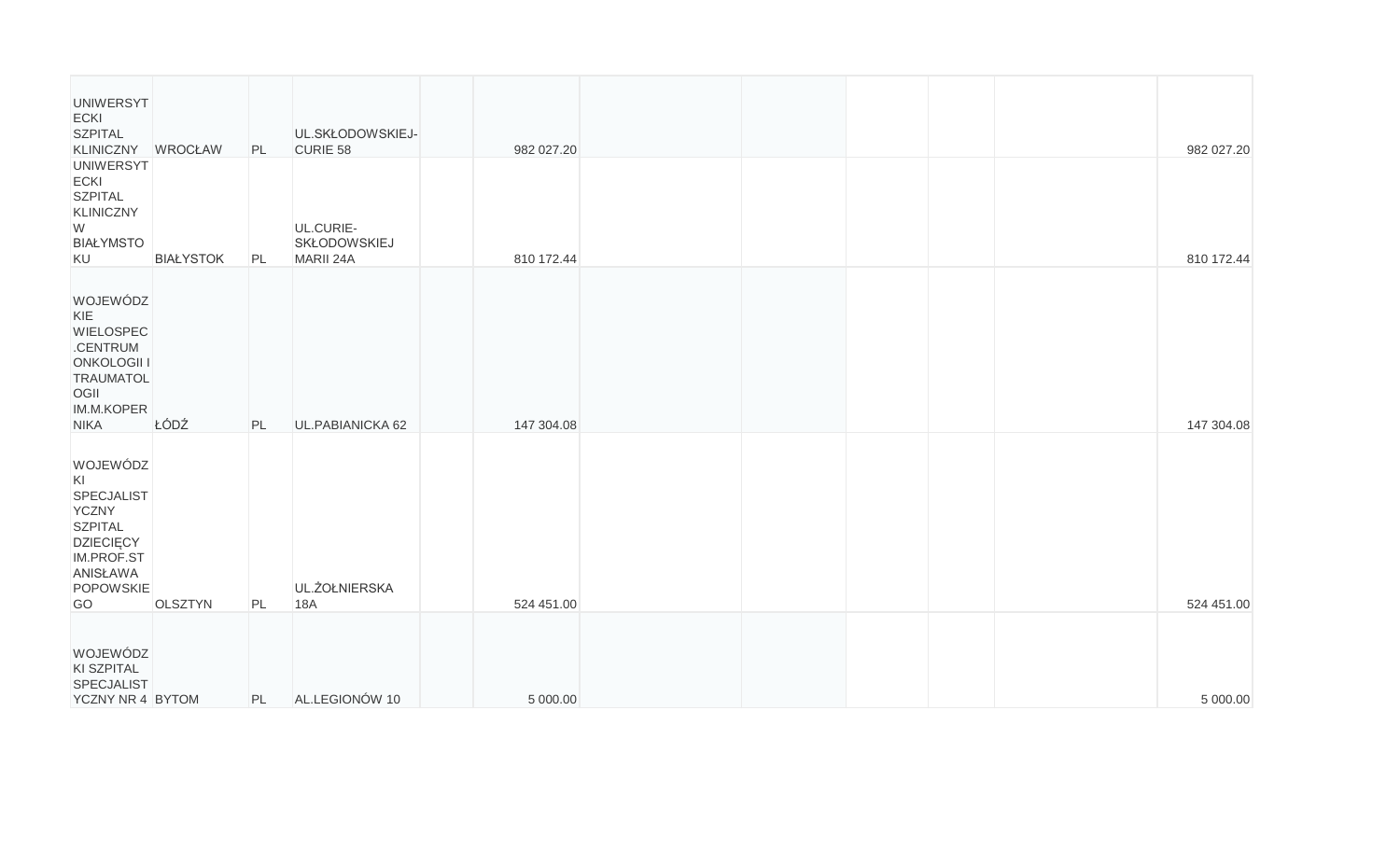| WOJEWÓDZ<br><b>KI SZPITAL</b><br><b>SPECJALIST</b><br><b>YCZNY W</b><br><b>LEGNICY</b>                                                                                                              | <b>LEGNICA</b> | PL | UL.IWASZKIEWICZA<br>JAROSŁAWA 5 |  | 294 608.16 |            |  |  |  | 294 608.16 |
|-----------------------------------------------------------------------------------------------------------------------------------------------------------------------------------------------------|----------------|----|---------------------------------|--|------------|------------|--|--|--|------------|
| WOJEWÓDZ<br><b>KI SZPITAL</b><br>SPECJALIST<br><b>YCZNY W</b><br>OLSZTYNIE OLSZTYN                                                                                                                  |                | PL | UL.ŻOŁNIERSKA 18                |  | 227 093.79 |            |  |  |  | 227 093.79 |
| WOJEWÓDZ<br>KI SZPITAL<br><b>ZESPOLONY</b><br>W LESZNIE LESZNO                                                                                                                                      |                | PL | <b>UL.KIEPURY JANA</b><br>45    |  | 3 000.00   |            |  |  |  | 3 000.00   |
| WOJSKOWY<br><b>INSTYTUT</b><br>MEDYCZNY-<br><b>CENTRALNY</b><br><b>SZPITAL</b><br><b>KLINICZNY</b><br><b>MON</b>                                                                                    | WARSZAWA       | PL | UL.SZASERÓW 128                 |  | 184 130.10 |            |  |  |  | 184 130.10 |
| <b>WYDAWNIC</b><br><b>TWO</b><br><b>TERMEDIA</b><br>SP. Z O.O.                                                                                                                                      | POZNAŃ         | PL | UL.KLEEBERGA<br>FRANCISZKA 8    |  |            | 131 556.60 |  |  |  | 131 556.60 |
| <b>WYDAWNIC</b><br><b>TWO VIA</b><br><b>MEDICA</b>                                                                                                                                                  | <b>GDAŃSK</b>  | PL | UL.ŚWIĘTOKRZYSK<br>A 73         |  |            | 395 500.00 |  |  |  | 395 500.00 |
| OTHER, NOT INCLUDED ABOVE - where information cannot be disclosed on an individual basis for legal reasons<br>Aggregate amount attributable to transfers of value to such Recipients -<br>Art. 3.02 |                |    |                                 |  |            |            |  |  |  |            |